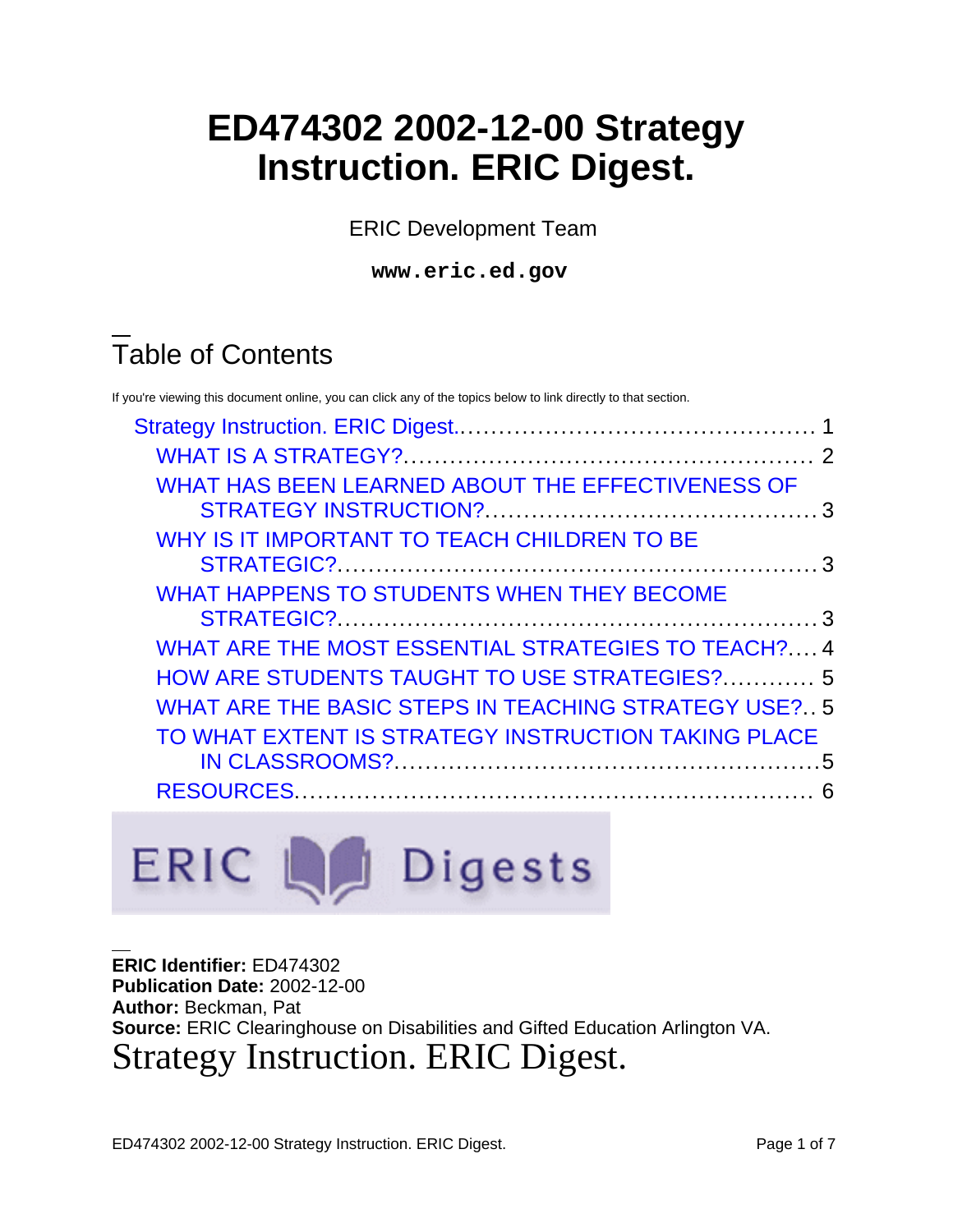#### THIS DIGEST WAS CREATED BY ERIC, THE EDUCATIONAL RESOURCES INFORMATION CENTER. FOR MORE INFORMATION ABOUT ERIC, CONTACT ACCESS ERIC 1-800-LET-ERIC

For more than two decades there has been an abundance of research regarding strategy instruction. Originally, most of this research focused on the effects of strategy instruction on students with learning disabilities. Researchers are currently looking at how strategy instruction affects all learners.

## <span id="page-1-0"></span>WHAT IS A STRATEGY?

In general, a strategy is a tool, plan, or method used for accomplishing a task. Below are other terms associated with strategy instruction, some of which will be discussed in this digest:

\* Cognitive Strategy: a strategy or group of strategies or procedures that the learner uses to perform academic tasks or to improve social skills. Often, more than one cognitive strategy is used with others, depending on the learner and his/her schema for learning. In fact, research indicates that successful learners use numerous strategies. Some of these strategies include visualization, verbalization, making associations, chunking, questioning, scanning, underlining, accessing cues, using mnemonics, sounding out words, and self-checking and monitoring.

\* Cues: visual or verbal prompts to either remind the student what has already been learned or provide an opportunity to learn something new. Cues can also be employed to prompt student use of a strategy.

\* Independent, Strategic Learner: the student who uses cues and strategies within his/her learning schema, asks clarifying questions, listens, checks and monitors his/her work and behavior, and sets personal goals. A strategic learner knows the value of using particular strategies through experience, and is eager to learn others that might prove beneficial.

\* Learning Strategy: a set of steps to accomplish a particular task, such as taking a test, comprehending text, and writing a story. A first-letter mnemonic is often used to help the learner follow the steps of the strategy.

\* Metacognition and Self-regulation: the understanding a person has about how he/she learns (personal learning schema) including the strategies used to accomplish tasks, and the process by which the learner oversees and monitors his/her use of strategies.

\* Mnemonic: a device for remembering, such as a first- letter mnemonic for writing: PLAN (Pay attention to the prompt, List main ideas, Add supporting ideas, Number your ideas) (DeLaPaz, Owen, Harris and Graham, 2000). Rhyme, rhythm, music, and key-word mnemonics are also useful memory tools.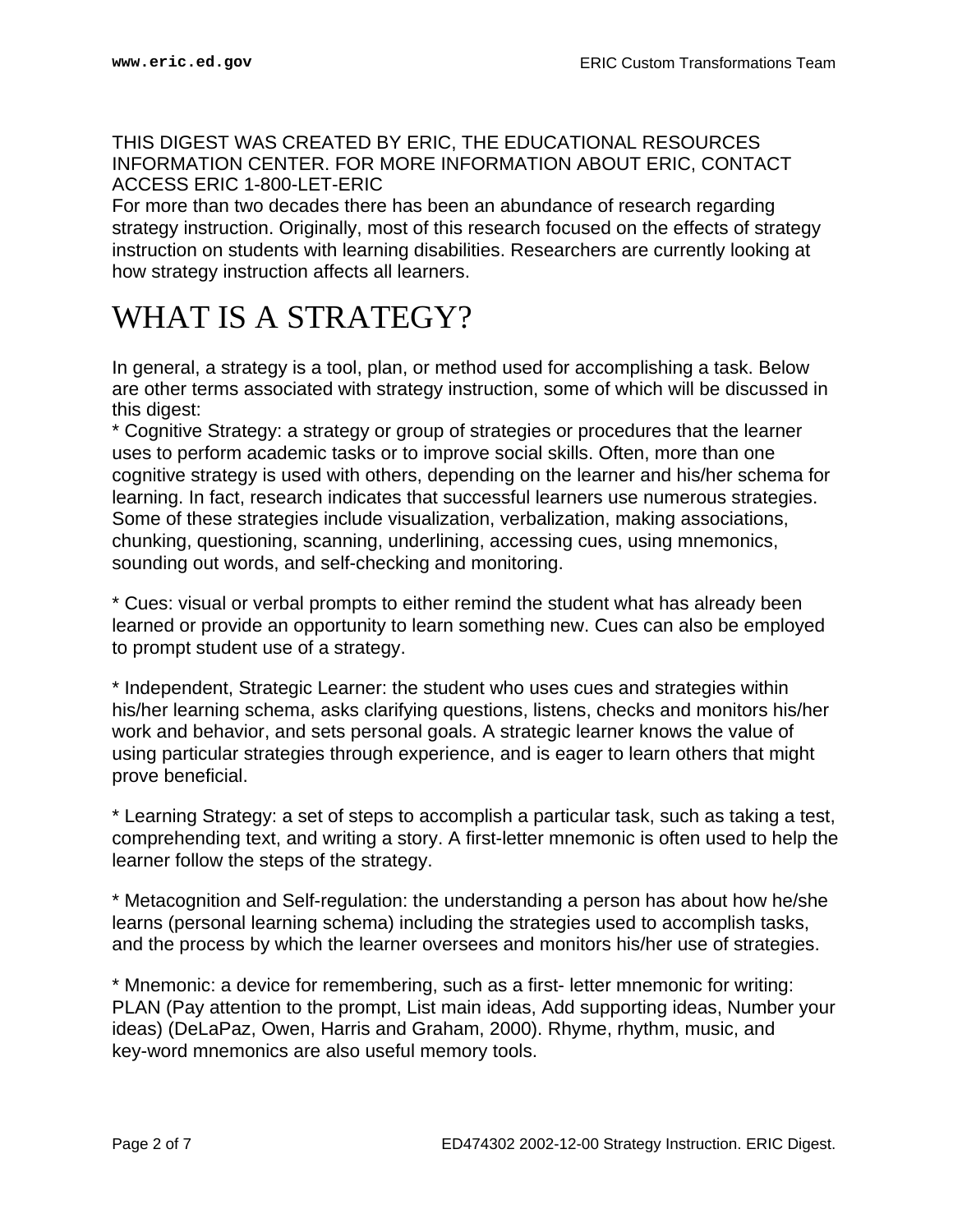\* Strategy Instruction: teaching students about strategies, teaching them how and when to use strategies, helping students identify personally effective strategies, and encouraging them to make strategic behaviors part of their learning schema.

\* Learning Schema: the sets, or mixes, of strategies that the individual learner uses automatically to perform, produce, communicate, or learn. It can take years to develop a personal learning schema.

## <span id="page-2-0"></span>WHAT HAS BEEN LEARNED ABOUT THE EFFECTIVENESS OF STRATEGY INSTRUCTION?

Many students' ability to learn has been increased through the deliberate teaching of cognitive and metacognitive strategies. This is especially true for students with significant learning problems--strategy instruction is crucial for them. It has been demonstrated that when struggling students are taught strategies and are given ample encouragement, feedback, and opportunities to use them, students improve in their ability to process information, which, in turn, leads to improved learning. Because not all students will find it easy to imbed strategy use in their learning schema, differentiation of strategies instruction is required, with some students needing more scaffolding and individualized, intensive instruction than others.

## <span id="page-2-1"></span>WHY IS IT IMPORTANT TO TEACH CHILDREN TO BE STRATEGIC?

The Individuals with Disabilities Education Act (IDEA) of 1997 and the No Child Left Behind (NCLB) Act of 2001 focus on improved achievement by all students. IDEA mandates that all students access and progress in the general education curriculum. This includes students with disabilities, English language learners, and gifted students. NCLB has established performance goals that drive the efforts of public schools, especially in establishing proficiency in reading/language arts and mathematics by all students by the year 2013-2014. The outcomes listed below help ensure student progress. Additionally, when students become strategic, independent learners, they also become literate and productive lifelong learners.

#### <span id="page-2-2"></span>WHAT HAPPENS TO STUDENTS WHEN THEY BECOME STRATEGIC?

The following outcomes can be expected:

\* Students trust their minds.

\* Students know there's more than one right way to do things.

\* They acknowledge their mistakes and try to rectify them. They evaluate their products and behavior.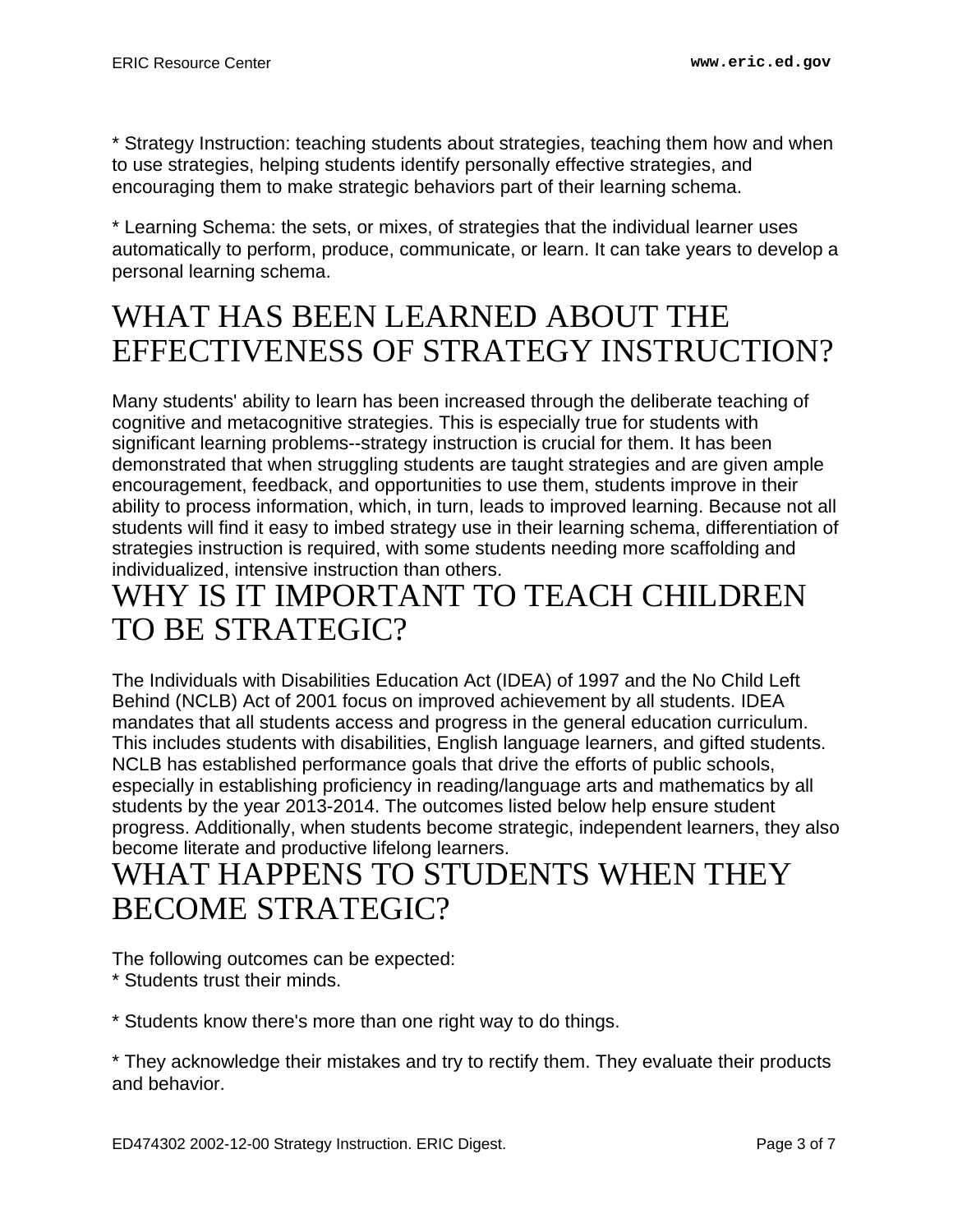- \* Memories are enhanced.
- \* Learning increases.
- \* Self-esteem increases.
- \* Students feel a sense of power.
- \* Students become more responsible.
- \* Work completion and accuracy improve.
- \* Students develop and use a personal study process.
- \* They know how to "try."
- \* On-task time increases; students are more "engaged."

#### <span id="page-3-0"></span>WHAT ARE THE MOST ESSENTIAL STRATEGIES TO TEACH?

This is determined, in large part, by assessing what successful, efficient learners do. It has been found that they use numerous strategies across subjects and tasks, such as those listed above under "cognitive strategies". They know when to use strategies and for what purposes. An attempt to identify the most essential strategies students should learn is an impossible task; it depends on the needs of the learner and the requirements of the curriculum. However, student use of the following strategies often leads to improved student performance (lists are not inclusive):

\* Computation and problem-solving: Verbalization, visualization, chunking, making associations, use of cues.

\* Memory: Visualization, verbalization, mnemonics, making associations, chunking, and writing. These are usually more effective when used in combinations.

\* Productivity: Verbalization, self-monitoring, visualization, use of cues.

\* Reading accuracy and fluency: Finger pointing or tracking, sounding out unknown words, self-questioning for accuracy, chunking, and using contextual clues.

\* Reading comprehension: Visualization, questioning, rereading, predicting.

\* Writing: Planning, revising, questioning, use of cues, verbalization, visualization, checking and monitoring.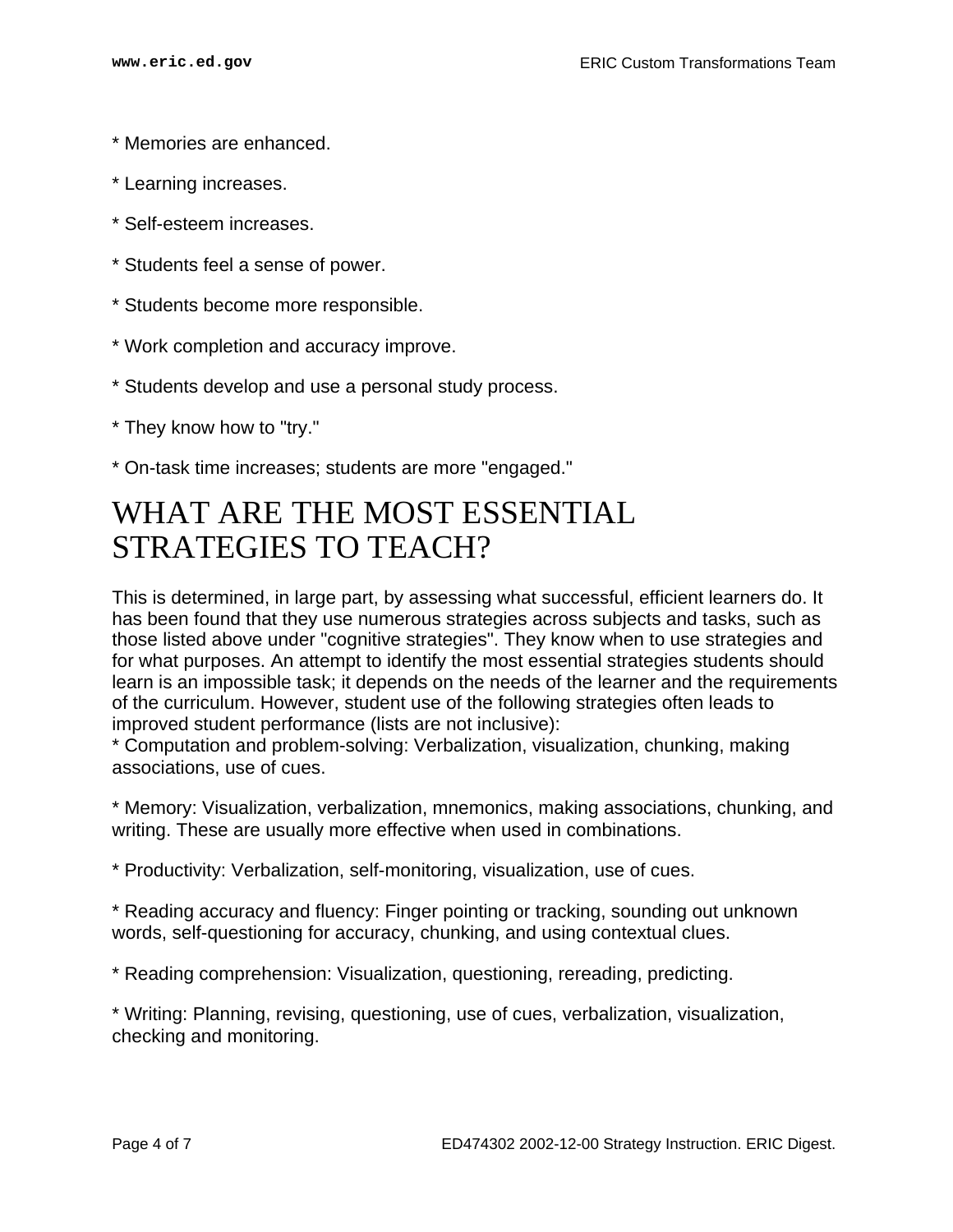## <span id="page-4-0"></span>HOW ARE STUDENTS TAUGHT TO USE STRATEGIES?

Effective strategy instruction is an integral part of classroom instruction, regardless of the content being taught; it is not an additional subject. In the transactional strategies instruction (TSI) model, strategies instruction takes place all year long with the teacher giving explanations and modeling. Teachers continually praise students for using strategies and use teachable moments to discuss them. Students are encouraged to help their peers become more strategic.

### <span id="page-4-1"></span>WHAT ARE THE BASIC STEPS IN TEACHING STRATEGY USE?

The following order of steps should be followed:

\* Describe the strategy. Students obtain an understanding of the strategy and its purpose-why it is important, when it can be used, and how to use it.

\* Model its use. The teacher models the strategy, explaining to the students how to perform it.

\* Provide ample assisted practice time. The teacher monitors, provides cues, and gives feedback. Practice results in automaticity so the student doesn't have to "think" about using the strategy.

\* Promote student self-monitoring and evaluation of personal strategy use. Students will likely use the strategy if they see how it works for them; it will become part of their learning schema.

\* Encourage continued use and generalization of the strategy. Students are encouraged to try the strategy in other learning situations.

## <span id="page-4-2"></span>TO WHAT EXTENT IS STRATEGY INSTRUCTION TAKING PLACE IN CLASSROOMS?

Currently, there are little data available to determine how many teachers teach strategic learning skills, how many are even aware of their existence, or if they are aware, have the skills to teach them. Few teachers demonstrate to their students their own personal strategy use. In general, teachers are not aware of the importance of these skills. The fact that there is such little data leads to the assumption that strategy instruction is not a general classroom practice. Following are a few possible explanations for this: \* Early strategy instruction research was done specifically with learning disabled populations. General education preservice and inservice programs have not generalized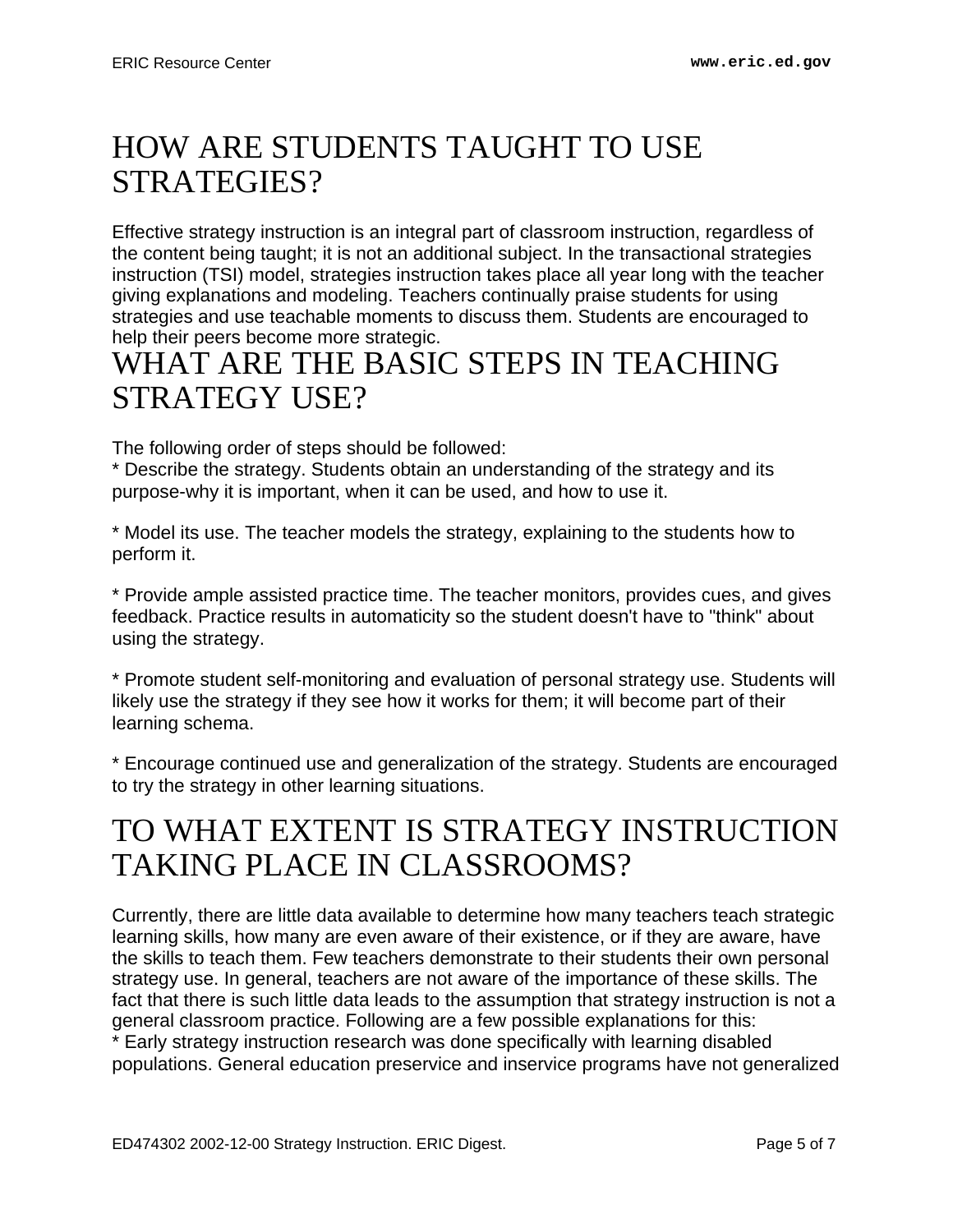these research findings to all learners.

\* How students learn takes a back seat to what is learned. Teachers assume students will "get it" on their own, or with more teacher-directed instruction or practice.

\* The idea of focusing on the learner is still in its infancy.

\* "Educator overload" is a factor. Teachers, experiencing the pressures of accountability for student progress, feel they don't have time to "learn one more thing," especially something they are not convinced will improve student learning.

Numerous researchers are assisting educators in turning strategies research into practice. An increasing number of strategies instruction curricula are available, especially in reading and writing.

#### <span id="page-5-0"></span>RESOURCES

Beckman, P. & Weller, C. (1990). Active, independent learning for children with learning disabilities. TEACHING Exceptional Children, 21/22, 26-29. Cornford, I. R. (2002, 7 December). Learning-to-learn skills for lifelong learning: Some implications for curriculum development and teacher education. Paper presented at the AARE annual conference, Sydney.

De La Paz, S. (1999). Self-regulated strategy instruction in regular education settings: Improving outcomes for students with and without learning disabilities. Learning Disabilities Research and Practice, 14, 92-118.

De La Paz, S., Owen, B., Harris, K. & Graham, S. (2000). Riding Elvis' Motorcycle: Using self-regulated strategy development to PLAN and WRITE for a state writing exam. Learning Disabilities Research & Practice, 15, 101- 109.

Deshler, D. D., Schumaker, J. B., Lenz, B. K., Bulgren, J. A., Hock, M. F., Knight, J., & Ehren, B. J. (2001). Ensuring content-area learning by secondary students with learning disabilities. Learning Disabilities Research & Practice, 16, 96-108.

Hamman, D. (1998). Preservice teachers' value for learning-strategy instruction. Journal of Experimental Education, 66, 209-222.

Harris, K. R. & Graham, S. (1996). Making the writing process work: Strategies for composition and self- regulation. Cambridge: MA: Brookline Books.

Keene, E. O. & Zimmermann, S. (1997). Mosaic of thought. Portsmouth, NH: Heinemann.

Logan, J. W., Olson, M. W., & Lindsey, T. P. (1993). Lessons from champion spellers.